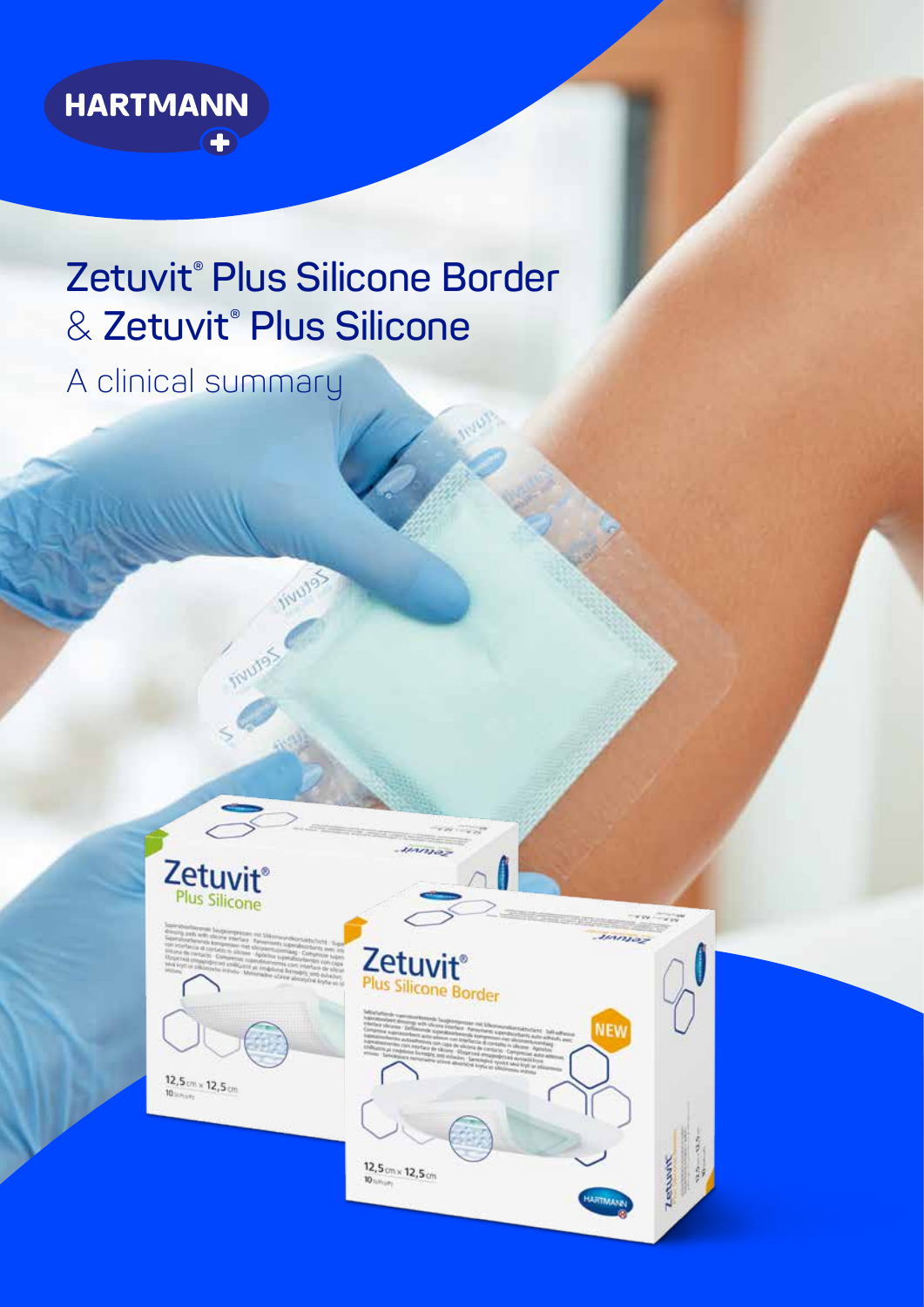# **Zetuvit®Plus Silicone Border**



### **Effective**

•Keeps exudate locked [1] and HCPs and patients find that it prevents periwound skin damage<sup>[1,2]</sup>



## **Versatile**

### **Facilitates continuity of care**

•Absorption capacity suitable for moderate to high exudate  $e^{[1]}$  while maintaining optimal wound microclimate<sup>[3]</sup>

#### Simple & intuitive application<sup>[4]</sup>

- •Transparent border can be cut
- •Conforms to body contours



# **Patient-friendly**

- Alleviates fear of odour and leakage<sup>[1,2,5]</sup>
- •Waterproof, breathable backing film [1,6]

# **What healthcare professionals are saying...**

*"I have been using Zetuvit® Plus Silicone Border, which is a new product to me since being added to our formulary. I feel that the product is helping many of our patients. It is good that there are lots of different sizes to choose from enabling me to apply it to all types of wounds. I have applied it to many wet areas and when I go back to review the wound I feel that the dressing has superabsorbancy, it retains all the fluid from the wound and the outer layer remains adhered to the skin ensuring the dressing does not fall off. I have used the product as both a primary and secondary dressing. I would highly recommend the use of this product and my patients seem to agree with me."* 

**Tracy Raybould. Community Staff Nurse. Dudley Group of Hospitals UK testimonial**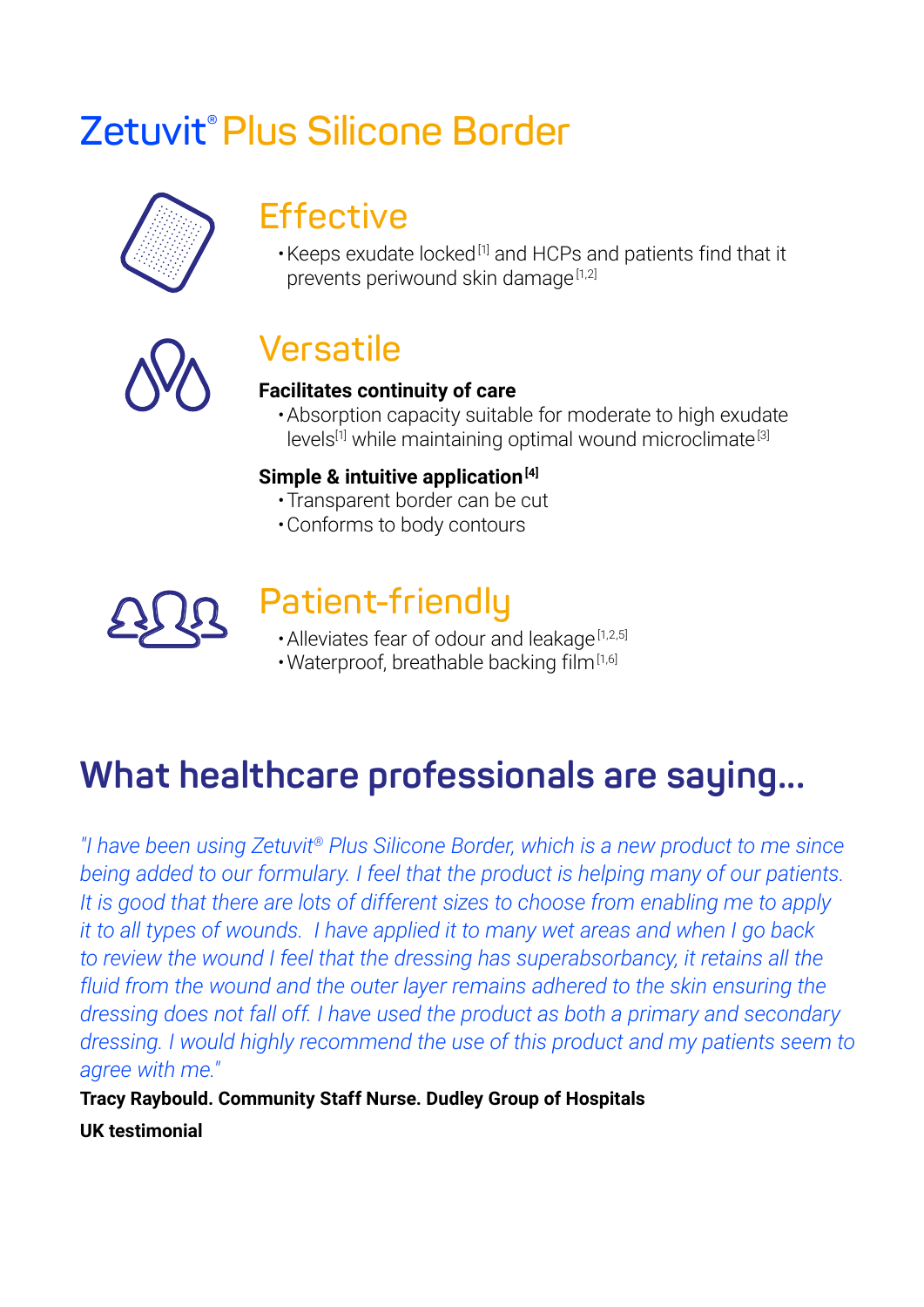**Zetuvit®Plus Silicone Border** & **Zetuvit<sup>®</sup> Plus Silicone** proven to be highly effective in achieving their primary objectives of handling wound exudate

**Effective exudate management Improved wound edge condition Improved periwound skin Patient & Health Care Professional (HCP) friendly**

### **Conclusion**

The results from the combined data show that the physical properties of both superabsorbent polymer dressings promote effective absorption and retention of wound exudate into the absorbent core of the dressings. Effective absorption of exudate aids in reducing the adverse effects associated with poor exudate management (e.g. maceration and associated with poor exudate<br>management (e.g. maceration and<br>excoriation).

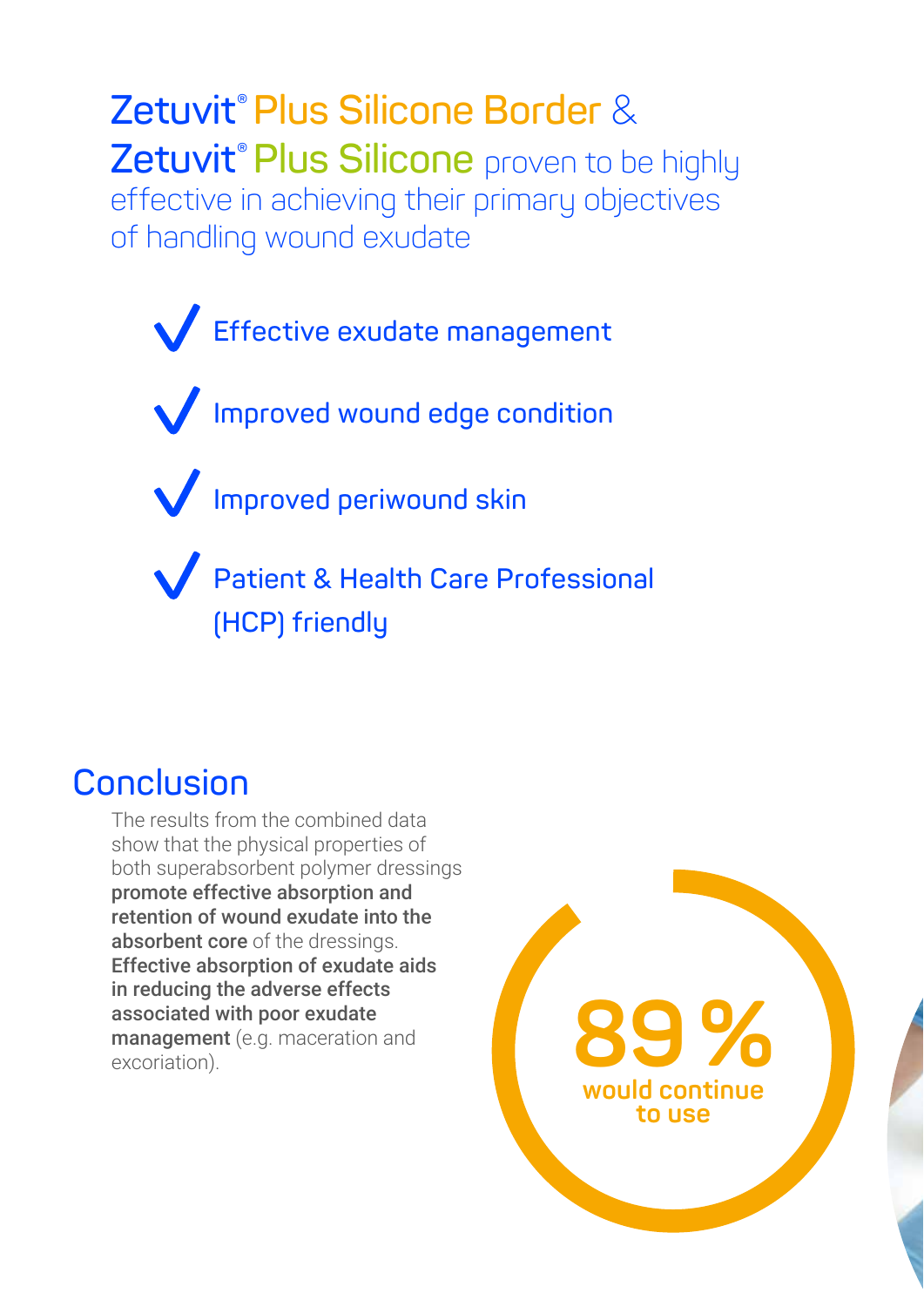| Design:                    | Summary of two combined open labelled non-comparative studies                                                                                                                                                                                                                                                                              |
|----------------------------|--------------------------------------------------------------------------------------------------------------------------------------------------------------------------------------------------------------------------------------------------------------------------------------------------------------------------------------------|
| <b>Number of Patients:</b> | 101                                                                                                                                                                                                                                                                                                                                        |
| <b>Types of Wounds:</b>    | A variety of different types of moderately to highly exuding wounds<br>[e.g. venous leg ulcers (27.3 %), mixed aetiology ulcers (27.3 %)<br>diabetic foot ulcers (19.2 %), malignant wounds (7.1 %) and pressure<br>ulcers $(5.1 %)$                                                                                                       |
| Location:                  | United Kingdom                                                                                                                                                                                                                                                                                                                             |
| <b>Objective:</b>          | Analysis of the combined data from two separate studies that<br>were originally undertaken to evaluate the effectiveness of the<br>superabsorbent wound dressings Zetuvit <sup>®</sup> Plus Silicone (ZPS)<br>and Zetuvit <sup>®</sup> Plus Silicone Border (ZPSB) in the management of<br>patients with moderate to highly exuding wounds |

# **Successful exudate management**

- 97  $\%$  agreed that the dressings successfully managed exudate
- Maceration was reduced from **44% to 34%**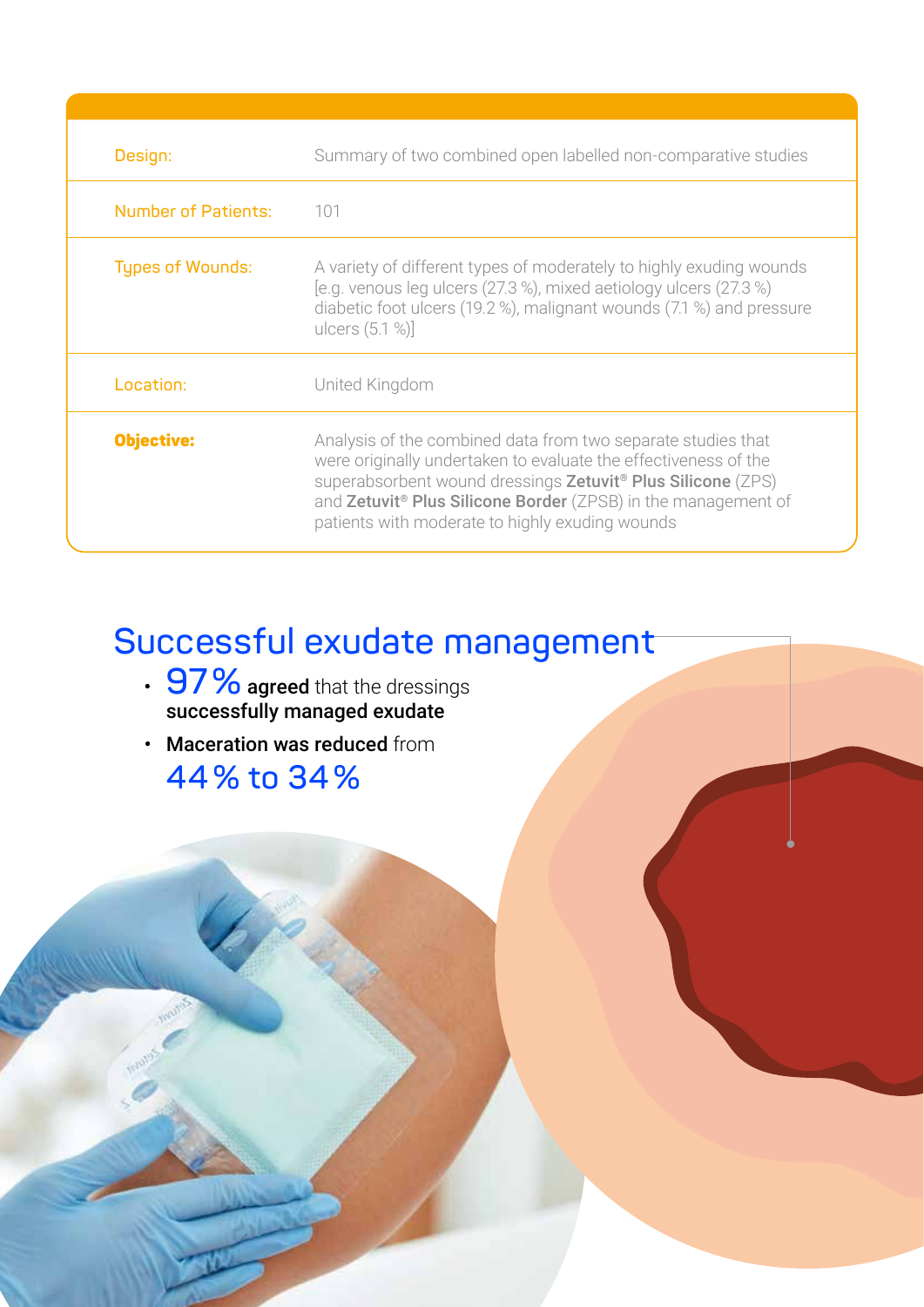

# **HCP-friendly**

- Over**90%**rated "Excellent" or "Good" for ease of application and conformability
- Over 85 % rated "Excellent" or "Good" for prevention of strikethrough and leakage



# **Patient-friendly**

• **100%**Patient satisfaction

# **Positive effect on wound edge condition**

### **91%** of patients assessed showed improved or unaffected wound edge skin condition

- 100% agreed that the dressings maintained undisturbed wound healing
- "Normal" wound edge skin increased from 10 to 21 %
- 50.6 % of wounds reduced in size
- Use of the dressings resulted in a **trend towards** improved wound bed preparation

## **Improved periwound skin**

86% of patients demonstrated improved or unaffected periwound skin conditions

- Healthy periwound skin increased from 9.5 % to 21.5 %
- 84% "Excellent" or "Good" prevention of periwound skin damage